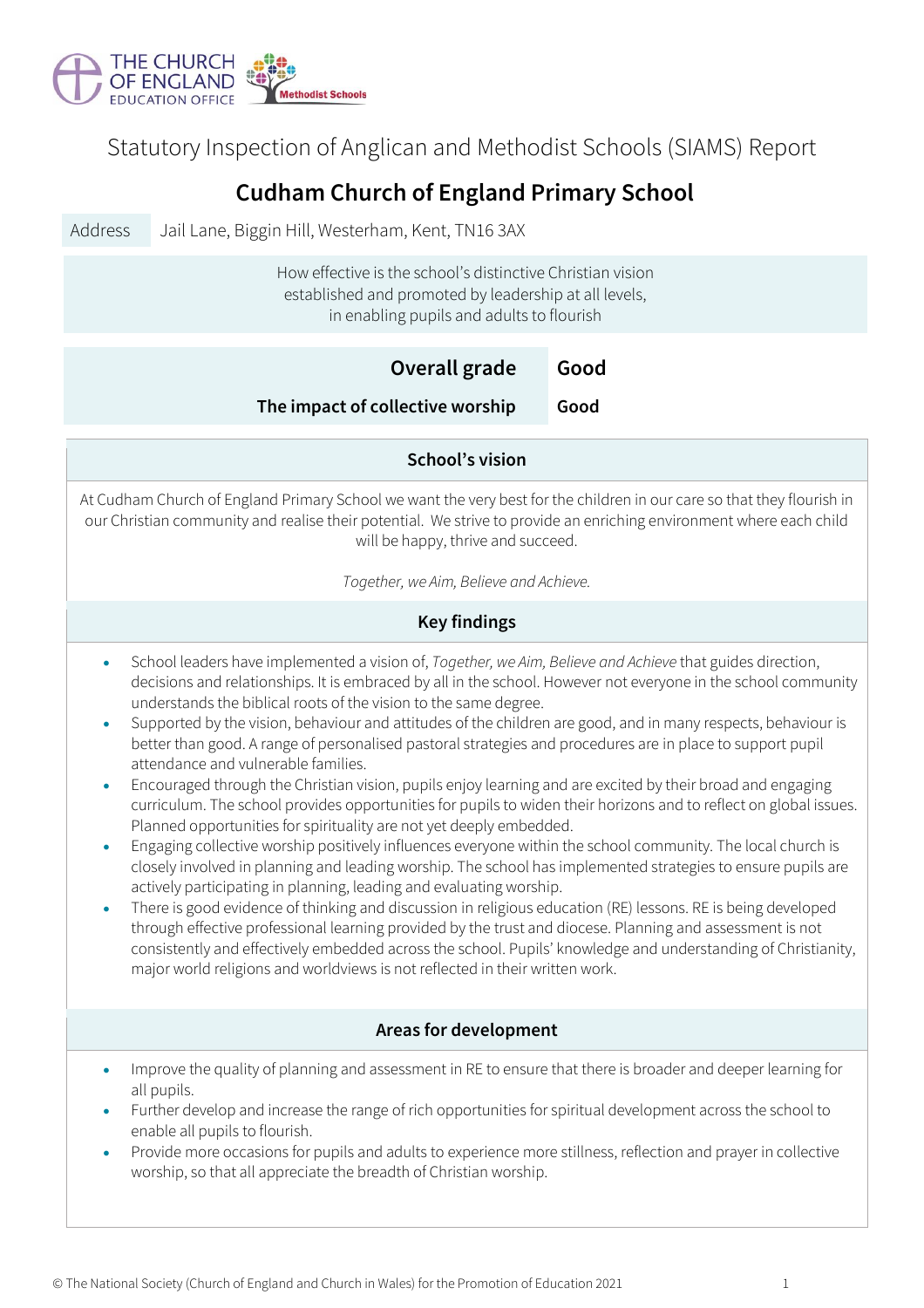How effective is the school's distinctive Christian vision, established and promoted by leadership at all levels, in enabling pupils and adults to flourish?

## **Inspection findings**

Leaders, inspired by their distinctive and biblically rooted Christian vision, ensure that the school functions as a harmonious and inclusive learning community so that everyone can flourish. The staff, passionately led by the head of school, understand and support how the vision of 'Together, we aim, believe and achieve' underpins all actions and attitudes in this small close-knit community. The vision is used by everyone at the school to ensure care and concern for others, allowing everyone to flourish. Recognising pupils' individuality, the inclusive nature of this church school means that all are inspired to achieve their full potential. Strong individual support from leaders and staff, including the family liaison officer, has a demonstrable impact on all pupils. The trust provides high quality professional development for all staff resulting in them feeling empowered to improve their skills and knowledge. Senior leaders engage in contemporary issues and research in church school education to the benefit of the school. Regular visits by trustees focus upon three chosen aspects of the school. One aspect to affirm, one aspect of school improvement to review and one aspect to be chosen by the member. As a result of the balance between support and challenge, governance is strong.

School leaders ensure that the vision is the basis for all relationships throughout the school community. Parents are supportive of the school, referring to the Cudham family. During the pandemic, realistic recognition of the difficulties faced by families, ensured school leaders shaped and enhanced the learning provision provided both in school and online, allowing all to flourish. Led by the vision, leaders demonstrate understanding of the importance of continued reflection on the quality of learning and support provided as the pandemic continues. Staff members feel valued and nurtured. They speak positively of how they are well supported by both the head of school and the trust in their professional and personal development. Strong relationships with the local church are demonstrated in joint initiatives. These include 'pastoral boxes' for members of the church community and 'space to breathe sessions' for staff.

Encouraged through the Christian vision, and with support from the trust, the head of school has made bold ambitious changes to the way the curriculum is taught across the school. Appropriate curriculum resources are carefully chosen to reflect difference and diversity. This ensures pupils' horizons are broadened. Teachers' knowledge of their children enables the pupils to progress and thrive, including those with learning difficulties. The way in which spiritual development occurs is not clearly understood by all staff and so there are fewer opportunities for pupils to explore and articulate spiritual and ethical issues. Pupils feel valued and nurtured because their talents are celebrated and their efforts in the classroom recognised through learning awards.

Supported by the Christian vision, relationships at all levels are characterised by compassion and respect. Pupils behave well and demonstrate care for one another. Reflection spaces in classrooms and 'listening ear' sessions at lunchtimes provide opportunities for them to respond to difficulties they experience. The school virtues of love, respect, courage, faith, compassion and trust underpin the belief that every day is a fresh start. Pupils learn and understand how to deal with daily challenges and build positive relationships. There is a focus on broadening the pupils' aspirations and tackling stereotypes. Visits by people from a range of careers and cultures is starting to have an impact on pupils' views and understanding. An interest in the natural world and environmental issues is reflected in their thoughtful and reflective responses to global issues. The pupil 'worship committee,' led by both school and church leaders, provides pupils with the opportunity to plan and deliver projects to support their local community. Strong relationships across the school result in parents and staff feeling confident to share their views. Leaders' openness to listen allows everyone to feel that their opinions and concerns are valued and carefully considered. Thoughtful and individual support for families from the family liaison officer has a positive impact on pupil wellbeing and attendance.

Pupils and staff value collective worship, held at the start of each day, actively engaging in an invitational and inclusive experience. There is time and space for sung worship, discussion and prayer encouraging participation by all. However, there are fewer opportunities for silence and reflection. The school virtues are woven into worship throughout the year. The partnership with the local church is good and worship is well supported by visits from local clergy. Both